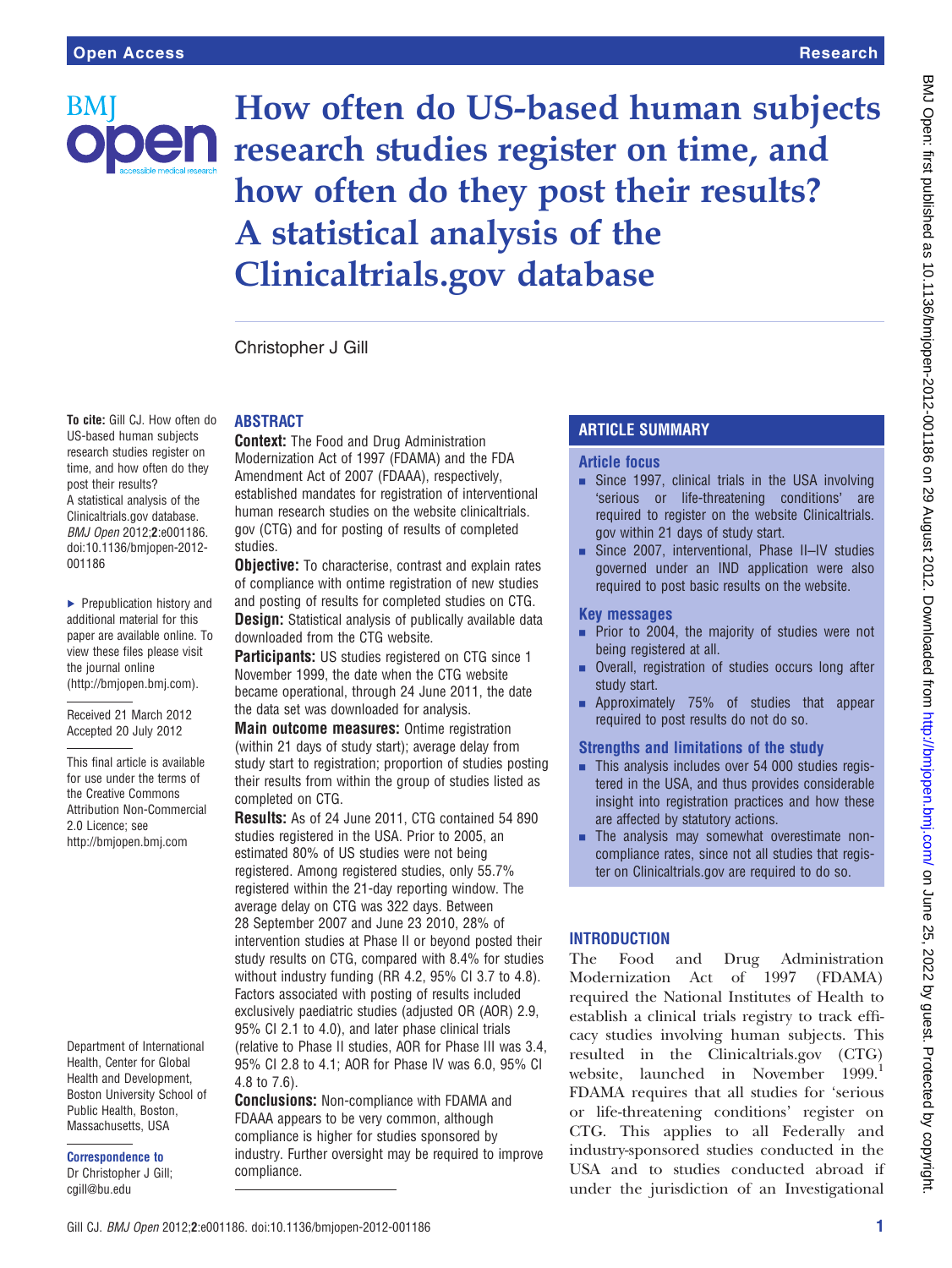New Drug (IND) application. In 2002, FDA issued a binding guidance document listing CTG's four required elements: (1) a description of the study and experimental treatment; (2) recruitment information (eligibility and study enrolment status); (3) location and contact information; and (4) administrative data (protocol ID numbers and sponsor).<sup>2</sup> The guidance also established timelines for registration (within 21 days of study start).

Subsequently, the FDA Amendment Act of 2007 (FDAAA) established an additional mandate that certain categories of industry-sponsored studies post basic trial results on CTG within 1 year of trial completion.<sup>3</sup> This requirement applied to studies which (1) include subjects enrolled from at least one US site; (2) intervention studies at Phase II or beyond; (3) governed under an IND application; and (4) were initiated or ongoing as of 27 September  $2007<sup>4</sup>$  In 2008, the CTG website was updated to include a templated interface for uploading basic trial results.4 5

The impetus for the CTG national trials registry rested on two key factors. First was patient equity: patient advocacy groups had long lobbied for a registry to help patients gain access to up-to-date information about potentially life-saving therapies and have the opportunity to enrol in relevant trials. From an ethical perspective, registration of studies is consistent with the Belmont Report's three core principles: respect for individuals; beneficence; and justice.<sup>6</sup>

Second, CTG was intended to combat publication bias. In the early 2000s, public trust in the medical literature was severely damaged when it emerged that data had been suppressed regarding an apparent increase in suicides among adolescents taking selective serotonin reuptake inhibitors<sup>7</sup> and of severe cardiovascular events in patients taking the Cox-2 inhibitor rofecoxib.<sup>8</sup> A recent meta-analysis of several candidate antidepressants provided a quantified example of publication bias. This analysis assessed 74 clinical studies, all of which had been registered with the FDA under IND, and therefore comprised a complete set of studies on these drugs. Of the 38 'positive studies', 37 were published. In contrast, of the 36 studies judged 'negative' by the FDA, only 3 were published as such, whereas 11 were published so as to imply a positive result and the remaining 22 were never published at all. $9$  In response to such events, in 2004 the International Committee of Medical Journal editors (ICMJE) issued a policy declaring trial registration as a precondition for publication of efficacy studies.<sup>10</sup>

Yet 13 years after the CTG website has been launched, little is known about patterns of utilisation for efficacy studies conducted in the USA, nor to what degree study sponsors are compliant with the deadlines for trial registration and posting of results. To better understand these issues, I analysed the CTG database itself, which is freely available for download from the CTG website.

#### METHODS

After limiting the data set to studies for which the 'Location' tab was the USA (selecting 'Country 1'='United States'), I downloaded the CTG dataset on 24 June 2011 from [http://clinicaltrials.gov/ct2/search/](http://clinicaltrials.gov/ct2/search/advanced) [advanced.](http://clinicaltrials.gov/ct2/search/advanced) The data were exported as an XML file, which I then imported into SPSS V. 19 for further analysis.

My analysis focused on the following three questions:

- 1. 'What was the pattern of trial registrations over time, and how did this relate external events intended to promote compliance with the mandates?'
- 2. 'What proportion of studies were registered on time?'
- 3. 'Among relevant studies (as defined below), what proportion posted their results on CTG within 1 year of study completion?'

For the analysis of study registrations, I defined a trial as registered on time if its start date was ≤21 days before the CTG registration date (ie, within FDAMA's compliance window). For the analysis of study result postings, I defined compliance more narrowly to fit with the limits set by FDAAA. Accordingly, I limited the analysis set to interventional studies at Phase II or beyond for which industry was the sole sponsor, since these should be governed under IND. I then narrowed the set to a relevant window of time. On the front end, I included studies that listed their completion date as 28 September 2007 or beyond, reasoning that if the completion date was on or after the 28th, then the study must have been ongoing as of the 27th. Since studies were required to post results within 1 year of the completion date, I limited the set to studies that were listed as complete as of 23 June 2010, that is, 1 full year prior to the date when I downloaded the data set for analysis. In this way, only trials that had a complete year in which to post their results were included. As a spot check to the fidelity of these limits, I manually inspected the study descriptions of the first 200 studies retrieved and found that all were interventional, industry sponsored, US-based studies at Phase II or beyond.

I defined a 'completed study' as one for which a valid completion date had been entered on CTG, either under the field 'Completion Date', or when this field was left blank, the 'Primary endpoint completion date'. The average time from registration to start dates was calculated as the difference between the CTG registration and study start dates. The average study duration was calculated from study start and study completion dates. Funding sources were classified as 'Industry only', 'Non-industry only' and 'Blended funding', indicating a mixture of industry and non-industry funds. Studies were categorised by the phase of development (Phases I–IV). For studies that were listed ambiguously as Phase I/Phase II, I classified them as Phase II; for studies that were listed ambiguously as Phase II/III, I classified them as Phase III. Study subject composition was categorised as 'Males ', 'Females' or 'Males and Females'; ages were categorised as 'Adults' (including seniors), 'Children' or 'All ages combined'.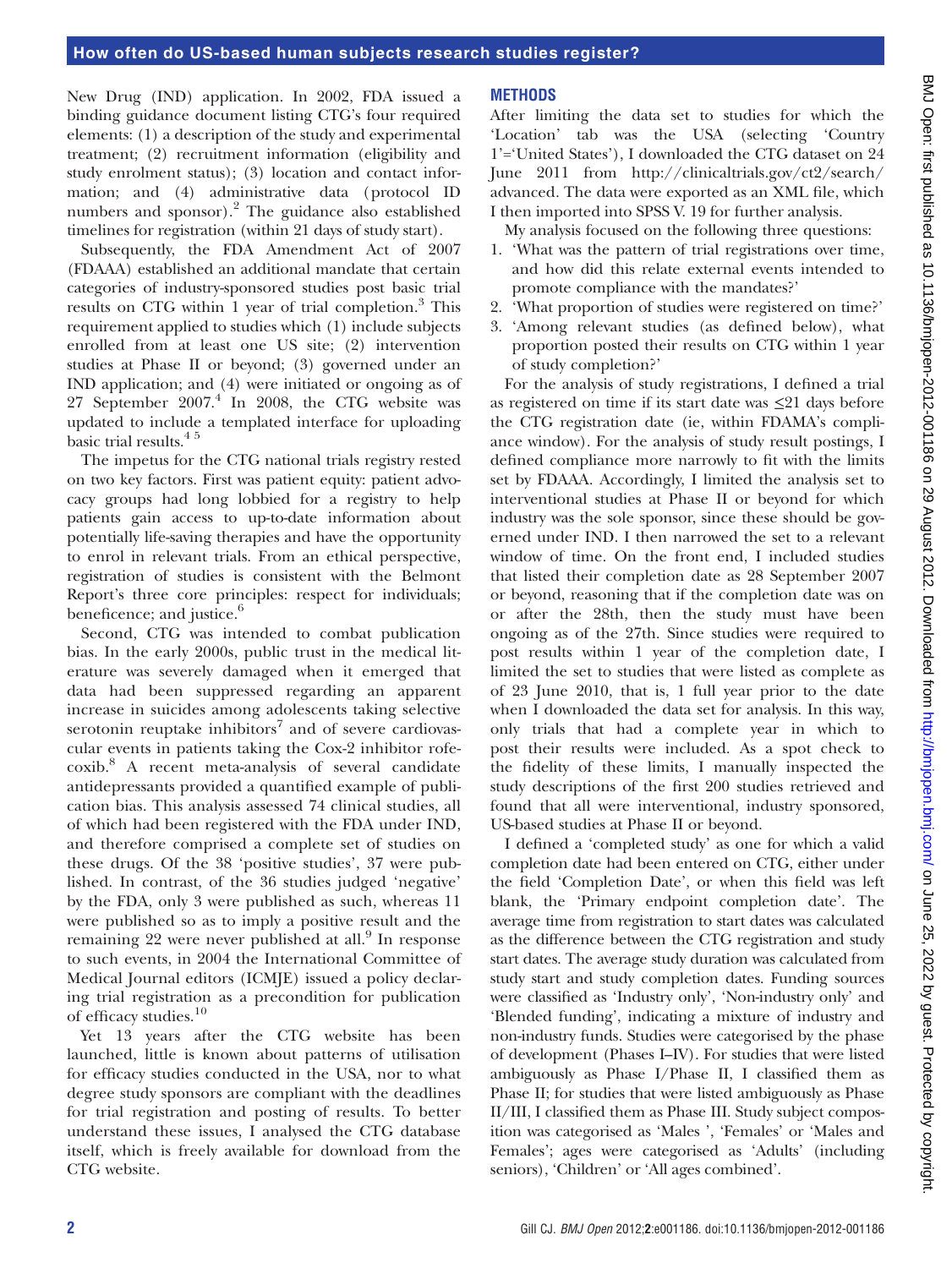In bivariate analyses I calculated relative risks and oneway analysis of variance (ANOVA) where appropriate. I stratified results by source of funding and calendar years. For the analysis of results postings, I included industry- and non-industry-sponsored studies with a completion date on or after 28 September 2007. To create an indexed interpretation of posting rates, I divided the number of results posted by the number of studies completed during the same period, recognising that these would not necessarily be the same studies.

To identify factors related to on-time registrations of posting of results, I used logistic regression models to generate adjusted OR (AOR). The regression models were built by selecting variables for inclusion in the models that either showed significant relationships in bivariate analyses, or which I felt a priori should be included (sex, age groups). The final models included the following variables: study phase; year of registration; sexes included; age groups included; and source of funding. In the multivariate analysis for posting of results, I limited the analysis set to completed, industry-sponsored studies, at Phase II or beyond, which occurred within the period 28 September 2007 through 23 June 2010.

#### RESULTS

#### US studies registered on CTG

As of 24 June 2011, 54 890 US studies had been registered on CTG and were included in this analysis (table 1). Most studies recruited subjects of both sexes. Exclusively paediatric studies comprised 5.4% of the total. Later stage (Phase II and beyond) accounted for 77% of the studies that provided this information. Roughly one-third of studies were sponsored by industry. Among the 46 888 'completed' studies, the average study duration was 1222 days (SD 1085 days). This varied significantly by funding source: 783 days (SD 732 days) for industry studies versus 1454 days (SD 1199 days) for non-industry studies versus 1178 days (SD 879 days) for studies with blended funding  $(ANOVA, 2df, p<0.001).$ 

Figure 1 summarises the numbers of registrations by year across the three funding categories. The overall number of registrations in 1999 far exceeded those during each of the years 2000–2004. This is likely an artefact created by the backlog of ongoing trials that were registered en masse with the launch of the CTG website.

In 2002, the number of industry-sponsored trial registrations increased from 83 and 95 per year in 2000 and 2001, respectively, to between 373 and 466 in the years 2002–2004. This change appears to coincide with when FDA posted its final guidance document for the use of CTG in 2002, mandating a timeline for compliance with registration.

Between the years 2004–2005 there was a very large increase in the number of new studies being registered. Of note, 2004 was the year that the ICMJE issued its policy that journals should not publish any study that had not been registered. This event created a natural Table 1 Characteristics of studies registered on the Clinicaltrials.gov website $1$ 

| <b>Study characteristic</b>                                                                                                                 | <b>Number</b> | %     |
|---------------------------------------------------------------------------------------------------------------------------------------------|---------------|-------|
| Total studies registered in the USA                                                                                                         | 54890         | 100   |
| Sex of study subjects                                                                                                                       |               |       |
| Females only                                                                                                                                | 5314          | 9.7   |
| Males only                                                                                                                                  | 2170          | 4.0   |
| Both sexes combined                                                                                                                         | 47355         | 86.3  |
| Not indicated                                                                                                                               | 51            | < 0.1 |
| Age of study subjects                                                                                                                       |               |       |
| Adults (including seniors)                                                                                                                  | 42283         | 77.0  |
| Children                                                                                                                                    | 2952          | 5.4   |
| Both adults and children                                                                                                                    | 9646          | 17.6  |
| Not indicated                                                                                                                               | 9             | < 0.1 |
| Study phase                                                                                                                                 |               |       |
| Phase I                                                                                                                                     | 8145          | 14.8  |
| Phase II                                                                                                                                    | 15911         | 29.0  |
| Phase III                                                                                                                                   | 8142          | 14.8  |
| <b>Phase IV</b>                                                                                                                             | 4292          | 7.8   |
| Phase not indicated                                                                                                                         | 18400         | 33.5  |
| Source of funding                                                                                                                           |               |       |
| Industry                                                                                                                                    | 15903         | 29.0  |
| Non-industry*                                                                                                                               | 32499         | 59.2  |
| Blended (industry plus non-industry)                                                                                                        | 6477          | 11.8  |
| Source of funding not indicated                                                                                                             | 11            | < 0.1 |
| <sup>1</sup> CTG began accepting trial registrations on 1 November 1999.<br>*The breakdown of non-industry-sponsored studies is as follows: |               |       |
| 6480 triple for which NIU was the sole epenger                                                                                              |               |       |

6480 trials for which NIH was the sole sponsor; 1227 trials sponsored by another US Federal agency; 10 166 trials with multiple non-industry sources of funding (including NIH); and

14 626 trials for which the funding source was listed as 'other' or was not listed.

experiment by which to estimate the extent of 'nonregistration' in the period 2000–2004. By calculating the average number of trials registered/year from 2000–2004, and the average number of registrations per year from 2005–2010 (I excluded 2011 from this calculation since it only included half a year of data), and assuming that the latter period was a truer estimate of new trials actually being initiated each year, I estimated the proportion of studies that were probably not being registered during 2000–2004. Overall, plausibly 79% of studies were not being registered prior to 2005; for industry-sponsored trials, 85.6% were not being registered; for non-industry trials 72.7% were not being registered; and for trials with blended funding, 95.7% were not being registered.

A smaller increase in registrations occurred in 2008. This appears coincident with when FDAMA was amended in 2007 to require posting of results within 1 year, and when ICMJE updated its policy in 2008 to also require registration of Phase I and pharmacokinetic studies.

#### Registration of studies on CTG

Even excluding the backlog of ongoing studies that came in during 1999 (for which studies registered an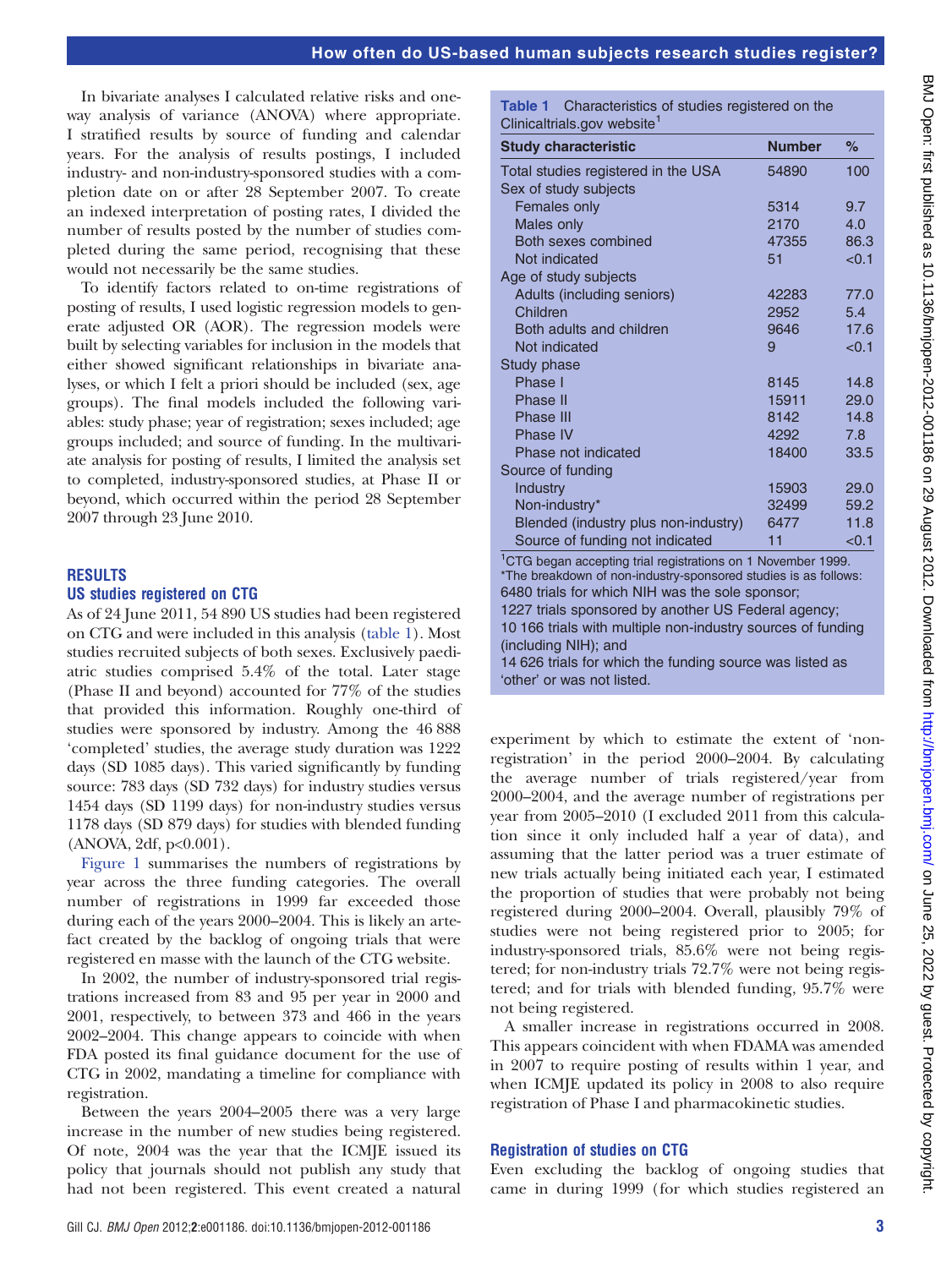

Figure 1 Studies registered on Clinicaltrials.gov, by year and funding source.

average of 1204 days (SD 1386 days) after study start), late registration was the rule rather than the exception (table 2). On average, studies were registered on CTG 322 days (SD 764 days) after the study had begun, with non-industry-sponsored studies showing the greatest delay and industry studies the least: 442 days (SD 929 days) vs 216 days (SD 577 days), respectively (ANOVA, 2df, p<0.001). Viewed another way, among trials that listed a start date on CTG, 55.7% (29 035 /52 622) registered after the 21-day window mandated by FDAMA. Compared with studies funded by industry, non-industry studies were less likely to be registered on time than industry studies (AOR 0.51, 95% CI 0.49 to 0.54). Across all years, 56.0% (8426/15 048) of industry studies vs 38.5% (12 063/31 333) of non-industry studies registered on time  $(\chi^2, 2 \text{ df}, p<0.001)$ . Among industrysponsored studies, the proportion registered on time steadily increased over the years (figure 2), with the exception of 2005, the year after the ICMJE's policy was issued. Consistent with the theory that this transient drop in compliance was driven by a backlog of ongoing

studies being registered en masse, the average delay to registration for studies registered in 2005 was several hundred days longer than in either of the two adjacent years (table 2). Nonetheless, by 2011, non-industry studies and industry studies, respectively, still registered an average of 256 (SD 762 days) and 139 days (SD 557 days) after study start (ANOVA, 2df, p<0.001).

In multivariate analyses (adjusting for sexes included age groups, year of registration, study phase and source of funding), on-time registration became steadily more likely with each year after 1999. Compared with Phase I studies, Phase II and III studies were 20% more likely to be registered on time, whereas Phase IV trials were 20% less likely. Neither the age composition nor gender of study subjects were associated with the likelihood of registering on time (table 3).

#### Posting of results on CTG

Within the period 28 September 2007 and 23 June 2010, a total of 7442 US-based, intervention studies at Phase II or beyond were entered as completed on CTG (table 4). Of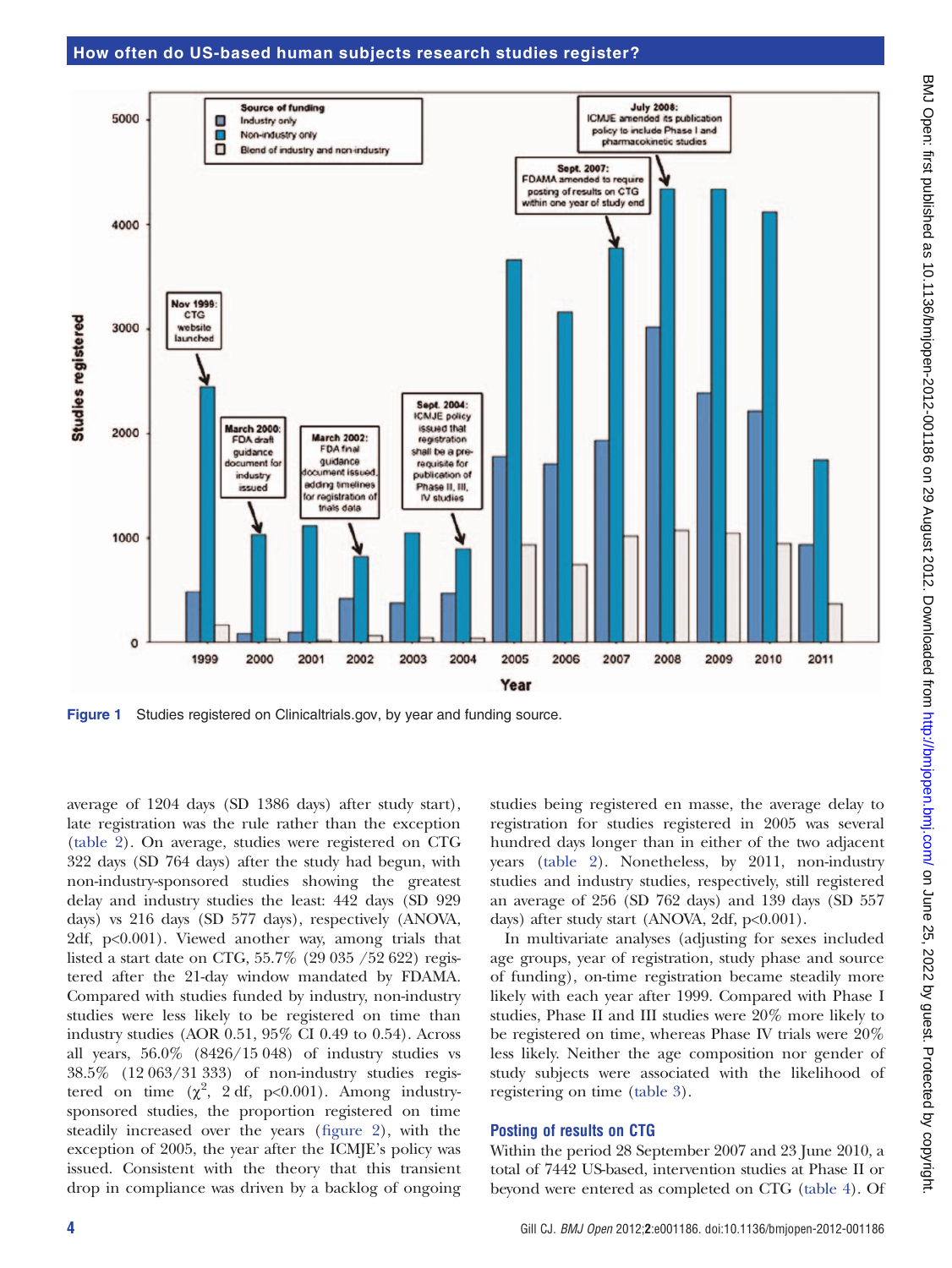|                        |                                                                   |                                                | Table 2 Time between registration on Clinicaltrials.gov website and study start, by year and source of funding |                |  |
|------------------------|-------------------------------------------------------------------|------------------------------------------------|----------------------------------------------------------------------------------------------------------------|----------------|--|
| <b>Year registered</b> | <b>Source of funding</b>                                          | <b>Number of trials</b><br>registered in year* | Mean delay from start to<br>registration (days)                                                                | SD (days)      |  |
| 1999                   | Industry only                                                     | 83                                             | $-579.6$                                                                                                       | 514.1          |  |
|                        | Non-industry only                                                 | 2043                                           | $-1238.2$                                                                                                      | 1406.7         |  |
|                        | <b>Blended</b>                                                    | 18                                             | $-274.5$                                                                                                       | 1385.9         |  |
|                        | <b>Total</b>                                                      | 2144                                           | $-1204.7$                                                                                                      | 1385.9         |  |
| 2000                   | Industry only                                                     | 68                                             | $-193.5$                                                                                                       | 178.5          |  |
|                        | Non-industry only                                                 | 918                                            | $-255.1$                                                                                                       | 749.2          |  |
|                        | <b>Blended</b>                                                    | 22                                             | $-373.2$                                                                                                       | 542.4          |  |
|                        | <b>Total</b>                                                      | 1008                                           | $-253.5$                                                                                                       | 721.1          |  |
| 2001                   | Industry only                                                     | 85                                             | $-173.4$                                                                                                       | 186.8          |  |
|                        | Non-industry only                                                 | 960                                            | $-364.8$                                                                                                       | 694.8          |  |
|                        | <b>Blended</b>                                                    | 18                                             | $-239.2$                                                                                                       | 267.2          |  |
|                        | Total                                                             | 1063                                           | $-347.4$                                                                                                       | 665.4          |  |
| 2002                   | Industry only                                                     | 341                                            | $-181.9$                                                                                                       | 321.6          |  |
|                        | Non-industry only                                                 | 765                                            | $-191.9$                                                                                                       | 582.6          |  |
|                        | <b>Blended</b>                                                    | 58                                             | $-347.8$                                                                                                       | 530.4          |  |
|                        | <b>Total</b>                                                      | 1164                                           | $-196.8$                                                                                                       | 517.9          |  |
| 2003                   | Industry only                                                     | 332                                            | $-134$                                                                                                         | 340.3          |  |
|                        | Non-industry only                                                 | 1001                                           | $-246.7$                                                                                                       | 722.2          |  |
|                        | <b>Blended</b>                                                    | 42                                             | $-170.4$                                                                                                       | 382.9          |  |
|                        | <b>Total</b>                                                      | 1375                                           | $-217.2$                                                                                                       | 643.6          |  |
| 2004                   | Industry only                                                     | 415                                            | $-120.3$                                                                                                       | 245.7          |  |
|                        | Non-industry only                                                 | 872                                            | $-167.7$                                                                                                       | 449.6          |  |
|                        | <b>Blended</b>                                                    | 36                                             | $-310.3$                                                                                                       | 677.7          |  |
|                        | <b>Total</b>                                                      | 1323                                           | $-156.7$                                                                                                       | 406.7          |  |
| 2005                   | Industry only                                                     | 1704                                           | $-348.5$                                                                                                       | 556.9          |  |
|                        | Non-industry only                                                 | 3539                                           | $-617.2$                                                                                                       | 964.4          |  |
|                        | <b>Blended</b>                                                    | 899                                            | $-563.1$                                                                                                       | 704.1          |  |
|                        | <b>Total</b>                                                      | 6142                                           | $-534.7$                                                                                                       | 841.4          |  |
| 2006                   | Industry only                                                     | 1643                                           | $-183.9$                                                                                                       | 531.8          |  |
|                        | Non-industry only                                                 | 3084                                           | $-485.2$                                                                                                       | 971.8          |  |
|                        | <b>Blended</b>                                                    | 735                                            | $-281.1$                                                                                                       | 624            |  |
|                        | <b>Total</b>                                                      | 5462                                           | $-367.1$                                                                                                       | 830.4          |  |
| 2007                   | Industry only                                                     | 1897                                           | $-168.7$                                                                                                       | 502.4          |  |
|                        | Non-industry only                                                 | 3739                                           | $-557.2$                                                                                                       | 1032.7         |  |
|                        | <b>Blended</b>                                                    | 1007                                           | $-358.5$                                                                                                       | 675.4          |  |
|                        | Total                                                             | 6643                                           | $-416.1$                                                                                                       | 877.8          |  |
| 2008                   | Industry only                                                     | 3001                                           | $-335.1$                                                                                                       | 715            |  |
|                        | Non-industry only                                                 | 4321                                           | $-383.4$                                                                                                       | 803.8          |  |
|                        | <b>Blended</b>                                                    | 1067                                           | $-265.9$                                                                                                       | 748.2          |  |
| 2009                   | Total                                                             | 8389                                           | $-351.2$                                                                                                       | 767            |  |
|                        | Industry only                                                     | 2354                                           | $-194.9$                                                                                                       | 626.7          |  |
|                        | Non-industry only<br><b>Blended</b>                               | 4290<br>1035                                   | $-316.6$<br>$-145.2$                                                                                           | 840.8<br>497.4 |  |
|                        | <b>Total</b>                                                      | 7679                                           | $-256.2$                                                                                                       | 743.9          |  |
| 2010                   | Industry only                                                     | 2201                                           | $-94.4$                                                                                                        | 489.2          |  |
|                        | Non-industry only                                                 | 4076                                           | $-238.9$                                                                                                       | 719.5          |  |
|                        | <b>Blended</b>                                                    | 937                                            | $-146.5$                                                                                                       | 532.5          |  |
|                        | <b>Total</b>                                                      | 7214                                           | $-182.8$                                                                                                       | 637.6          |  |
| 2011                   | Industry only                                                     | 924                                            | $-139.3$                                                                                                       | 556.7          |  |
|                        | Non-industry only                                                 | 1725                                           | $-255.5$                                                                                                       | 762.1          |  |
|                        | <b>Blended</b>                                                    | 364                                            | $-76.2$                                                                                                        | 345.4          |  |
|                        | Total                                                             | 3013                                           | $-198.2$                                                                                                       | 668.2          |  |
| Total                  | Industry only                                                     | 14965                                          | $-215.9$                                                                                                       | 576.5          |  |
|                        | Non-industry only                                                 | 29290                                          | $-441.9$                                                                                                       | 929.3          |  |
|                        | <b>Blended</b>                                                    | 6220                                           | $-277.1$                                                                                                       | 636.9          |  |
|                        | <b>Total</b>                                                      | 52619*                                         | $-321.8$                                                                                                       | 763.7          |  |
|                        | *Total is limited to studies that indicated their funding source. |                                                |                                                                                                                |                |  |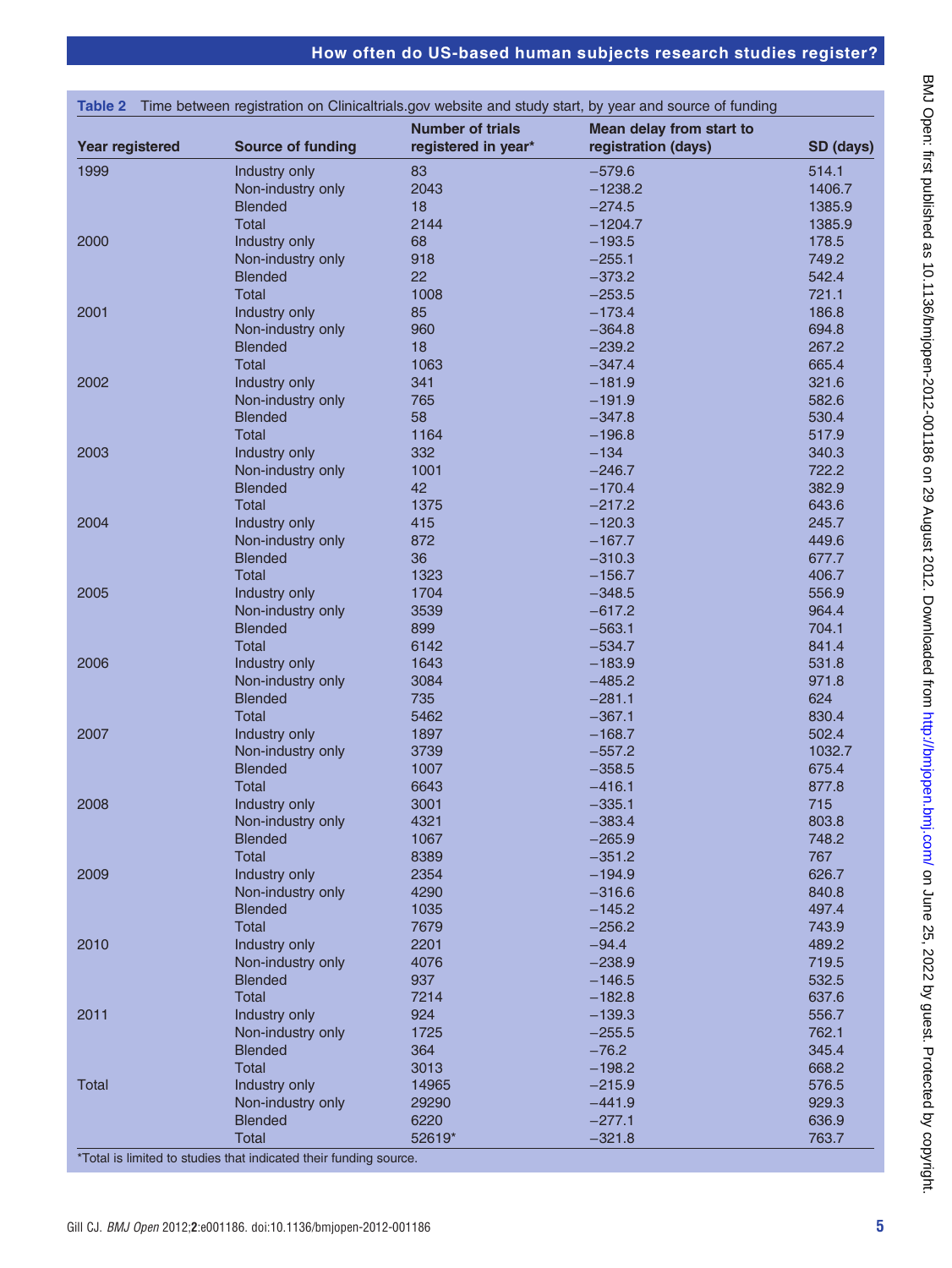

Figure 2 Proportion of studies registered on time on Clinicaltrials.gov, by year and funding source.

these, 3368 were sponsored solely by industry (45.3%). Indexing the number of studies that posted results on CTG against the number of studies completed in the same interval, the proportion of posted/completed peaked in 2008 for industry-sponsored studies at 33.7%, and averaged 28.0% across the entire period. Non-industry-sponsored studies were not required to post results to CTG, and >90% did not. Compared with non-industry studies, industry studies were significantly more likely to post results of completed studies to CTG (RR 4.3, 95% CI 3.7 to 4.9).

Among the industry-sponsored studies at Phase II or beyond, within this same time period, 13.7%, 36.9% and 49.4% of Phase II, III and IV studies, respectively, posted results to CTG. In multivariate analysis, factors related to posting vs non-posting included paediatric study populations, completion of the study in 2008 (the first year that FDAAA came into effect) and studies beyond Phase II (table 5).

## **DISCUSSION**

This analysis indicates that compliance with registration of US-based human subject research trials on CTG remains quite poor. While compliance with registration

has improved substantially since 2005, overall >50% of studies register after the 21 day limit set by FDAMA, with an average delay from study start to registration on CTG of >200 days. Since (by definition) this analysis only included studies that were registered on CTG, it is impossible to precisely define what proportion of studies were left unregistered. What the analysis could show was that the ICMJE's policy on registration was temporally associated with a significant increase in registration rates. The implication of this is that prior to 2005, plausibly 80% or more of studies were not being registered at all.

Interestingly, in 2006, the FDA conducted an internal audit of CTG compliance within a subset of industrysponsored oncology trials registered between May and July 2005. Of these, only 76% had been registered on  $CTG<sup>11</sup>$  This suggests that non-registration may still be very common. Similarly, even among those studies specifically targeted by FDAAA for posting results on CTG, >75% do not currently so. While this analysis focuses solely on metrics defined by the registration/posting process, poor quality of the data that are entered on CTG is a further problem that will need to be addressed in the future. $^{12}$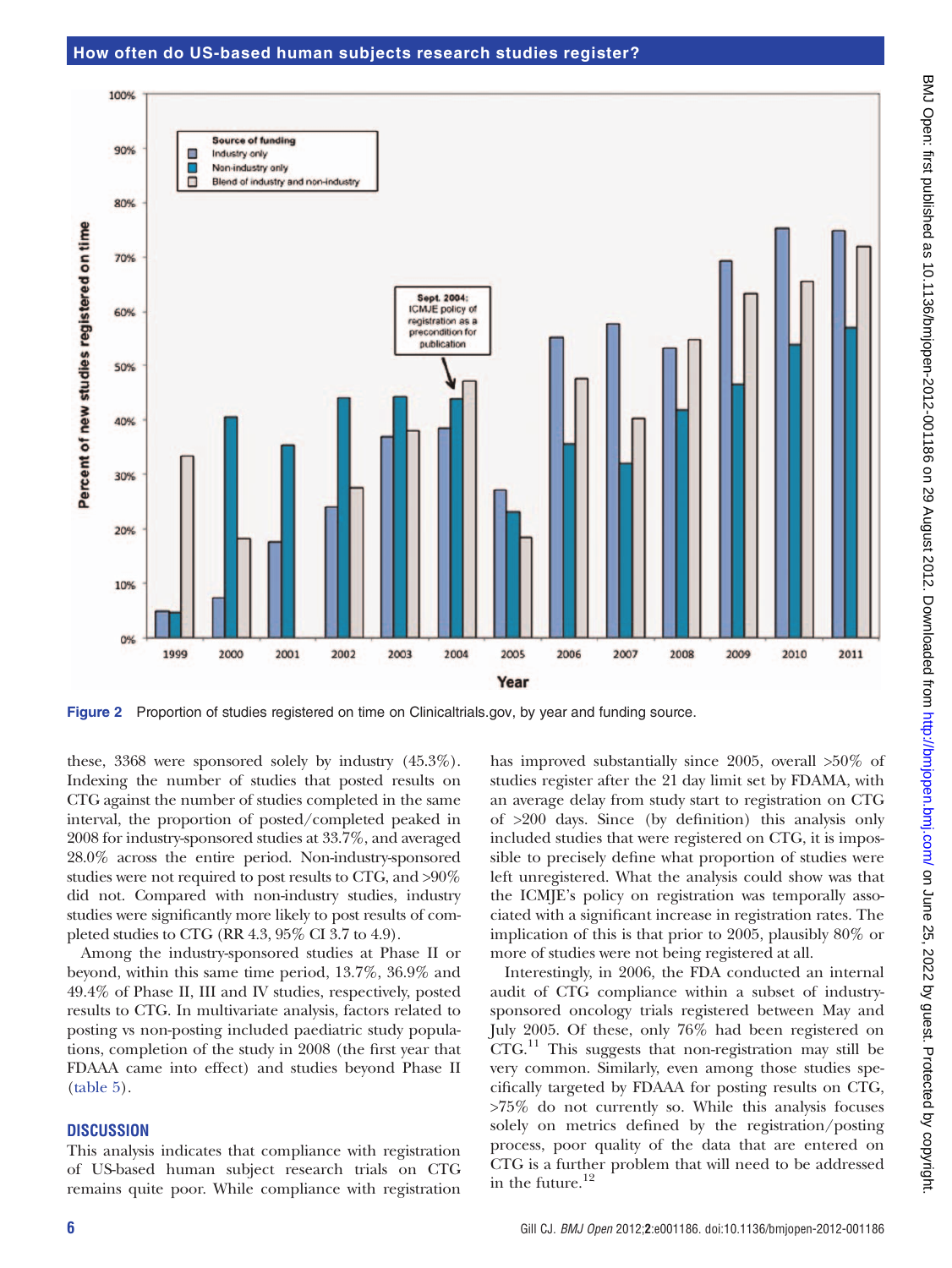Table 3 Adjusted odds for on-time registration of studies on Clinicaltrials.gov

|                                                                                                                                                                        |           | <b>Adjusted</b> |                       |
|------------------------------------------------------------------------------------------------------------------------------------------------------------------------|-----------|-----------------|-----------------------|
|                                                                                                                                                                        | p Value   | OR*             | 95% CI                |
| Sexes of subjects included                                                                                                                                             |           |                 |                       |
| Females only                                                                                                                                                           | Reference |                 |                       |
| Males only                                                                                                                                                             | 0.18      | 0.9             | $0.8 \text{ to } 1.0$ |
| Females and                                                                                                                                                            | 0.08      | 1.1             | 1.0 to 1.2            |
| males                                                                                                                                                                  |           |                 |                       |
| Age groups included                                                                                                                                                    |           |                 |                       |
| <b>Adults</b>                                                                                                                                                          | Reference |                 |                       |
| Adults and                                                                                                                                                             | 0.18      | 1.0             | $0.9 \text{ to } 1.0$ |
| children                                                                                                                                                               |           |                 |                       |
| Children only                                                                                                                                                          | 0.46      | 1.0             | $0.9 \text{ to } 1.1$ |
| Year of registration                                                                                                                                                   |           |                 |                       |
| 1999                                                                                                                                                                   | Reference |                 |                       |
| 2000                                                                                                                                                                   | < 0.001   | 11.5            | 8.8 to 15.0           |
| 2001                                                                                                                                                                   | < 0.001   | 8.9             | 6.8 to 11.6           |
| 2002                                                                                                                                                                   | < 0.001   | 9.1             | 7.0 to 11.9           |
| 2003                                                                                                                                                                   | < 0.001   | 11.9            | 9.2 to 15.4           |
| 2004                                                                                                                                                                   | < 0.001   | 11.8            | 9.1 to 15.2           |
| 2005                                                                                                                                                                   | < 0.001   | 5.5             | 4.3 to 7.0            |
| 2006                                                                                                                                                                   | < 0.001   | 15.5            | 12.2 to 19.7          |
| 2007                                                                                                                                                                   | < 0.001   | 15.6            | 12.3 to 19.8          |
| 2008                                                                                                                                                                   | < 0.001   | 19.9            | 15.7 to 25.2          |
| 2009                                                                                                                                                                   | < 0.001   | 31.4            | 24.8 to 39.9          |
| 2010                                                                                                                                                                   | < 0.001   | 42.3            | 33.3 to 53.8          |
| 2011                                                                                                                                                                   | < 0.001   | 46.8            | 36.4 to 60.3          |
| Study phase                                                                                                                                                            |           |                 |                       |
| Phase I                                                                                                                                                                | Reference |                 |                       |
| Phase II                                                                                                                                                               | < 0.001   | 1.2             | 1.2 to 1.3            |
| Phase III                                                                                                                                                              | < 0.001   | 1.2             | 1.1 to $1.3$          |
| Phase IV                                                                                                                                                               | < 0.001   | 0.8             | $0.7$ to $0.9$        |
| Source of funding                                                                                                                                                      |           |                 |                       |
| Industry only                                                                                                                                                          | Reference |                 |                       |
| Non-industry                                                                                                                                                           | < 0.001   | 0.6             | 0.6 to 0.7            |
| only                                                                                                                                                                   |           |                 |                       |
| <b>Blended</b>                                                                                                                                                         | < 0.001   | 0.8             | $0.8 \text{ to } 0.9$ |
| *Logistic regression model included the following covariates: sex<br>composition of subjects; age groups; year of registration; study<br>phase; and source of funding. |           |                 |                       |

Regarding the pattern of registering trials on CTG, several points merit further discussion.

First, studies are frequently registered on CTG long after data collection has begun. For patients who might be interested in enrolling in ongoing studies, late registration constitutes a barrier to enrolment and therefore conflicts with the principles for the ethical conduct of clinical research. Late registration may also contribute to publication bias by allowing for interim reviews of study data prior to registration. Consequences could range from sponsors amending key study endpoints post hoc, or even halting studies and foregoing registration entirely if results appear to be unfavourable.

Second, it appears that funding source is strongly associated with registration rates on CTG. This may reflect the fact that industry-sponsored trials operate within a highly scrutinised and regulated research environment, in which non-compliance could lead to financial

penalties or suspension of an IND, or that industry has more resources available and is thus better able to respond to the reporting mandate. Regardless, FDAMA provides no exemption on the basis of sponsorship, and publication bias has an equally corrosive influence on the fidelity of the published literature, regardless of funding source. What are some key messages from this analysis? First, the mere fact of a statutory requirement for the registration of trials, for registration to be on time and for results to be posted, does not appear to have had much impact on the behaviours of researchers and sponsors conducting trials in the USA. In contrast, the non-statutory penalty imposed by ICMJE's refusal to publish unregistered trials had a very potent effect on registrations.

Third, judging by how few results are posted to CTG, attempts to curb publication bias through statute do not appear to have been terribly successful. Given how influential the ICMJE was on encouraging registrations and on-time registrations, one could question whether a similarly powerful impact could be seen if sponsors were also required to post their results on CTG prior to completing the peer-review process. It should be noted that the FDAAA focused only on a particular category of research studies, namely US-based, later phase interventional studies governed under an IND application. Outside these parameters, non-publication of research remains a very serious problem. In a recent analysis of NIH-sponsored studies that were registered on CTG, only 68% of studies had been published in the literature, even after allowing for 30 months to pass from the time the study was listed as complete on  $CTG<sup>13</sup>$ .

This analysis had several limitations. First, because of the large number of studies included, it was not possible to manually inspect all studies in the set to confirm whether all would have met the requirements for registration on CTG. It is possible that some studies that were registered on CTG were not required to have done so, and this could overestimate the degree of noncompliance to some degree. Similarly, the requirement to post results on CTG only applied to industry-sponsored US-based intervention studies governed under IND at Phase II or beyond. I limited the analysis set to studies that met these parameters, but it is still possible that this restricted set might have contained some studies that fell outside the mandate of the statute. That said, of the 200 studies I manually inspected after applying my limits for the analysis, all proved to be Phase II, US-based intervention studies as expected. Therefore, the effect of this misclassification, if any, should be minimal.

Second, the definition of studies to be covered by the FDAMA statute as 'serious and life-threatening conditions' is somewhat vague. Recognising this ambiguity, FDA issued guidance that this should be interpreted broadly rather than narrowly, citing depression as an example of a condition that was serious and potentially life threatening. In this analysis, I therefore assumed that a sponsor's decision to register a study on CTG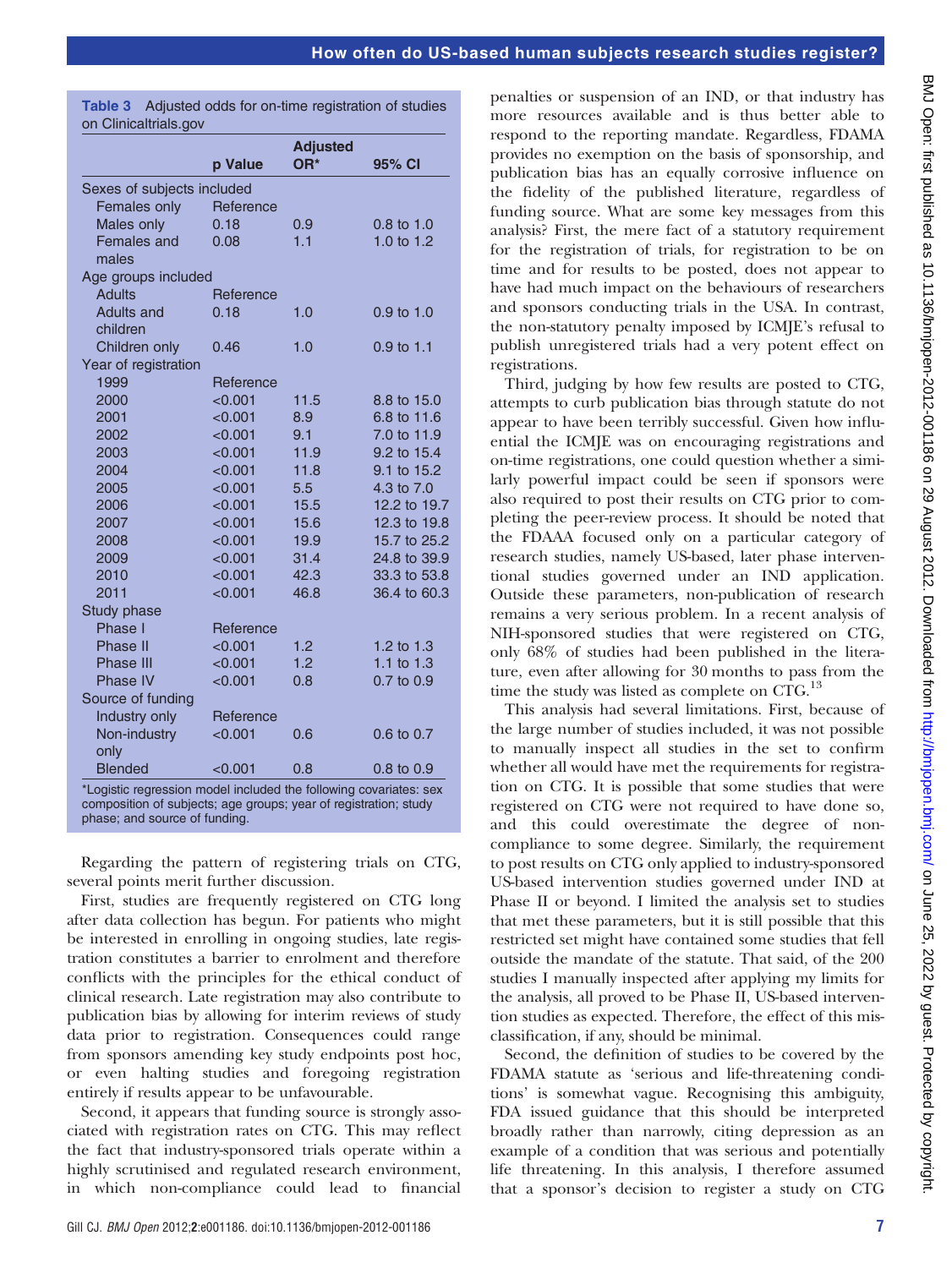Table 4 Posting of study results on Clinicaltrials.gov website indexed against number of completed trials, by year and source of study funding

|                           | <b>Source of funding</b> |                     |                      |              |  |
|---------------------------|--------------------------|---------------------|----------------------|--------------|--|
| Year                      | <b>Industry</b>          | <b>Non-industry</b> | Blended <sup>#</sup> | <b>Total</b> |  |
| 2007*                     |                          |                     |                      |              |  |
| No. posted                | 73                       | 11                  | 4                    | 88           |  |
| No. completed in interval | 260                      | 234                 | 74                   | 568          |  |
| % posted/completed        | 28.1                     | 4.7                 | 5.4                  | 15.5         |  |
| 2008                      |                          |                     |                      |              |  |
| No. posted                | 434                      | 81                  | 53                   | 568          |  |
| No. completed in interval | 1286                     | 908                 | 320                  | 2514         |  |
| % posted/completed        | 33.7                     | 8.9                 | 16.6                 | 22.6         |  |
| 2009                      |                          |                     |                      |              |  |
| No. posted                | 339                      | 86                  | 57                   | 482          |  |
| No. completed in interval | 1252                     | 1225                | 406                  | 2883         |  |
| % posted/completed        | 27.1                     | 7.0                 | 14.0                 | 16.7         |  |
| 2010+                     |                          |                     |                      |              |  |
| No. posted                | 95                       | 31                  | 21                   | 147          |  |
| No. completed in interval | 562                      | 696                 | 204                  | 1462         |  |
| % posted/completed        | 16.9                     | 4.5                 | 10.3                 | 10.1         |  |
| Total                     |                          |                     |                      |              |  |
| No. posted                | 941                      | 209                 | 135                  | 1285         |  |
| No. completed in interval | 3360                     | 3063                | 1004                 | 7427         |  |
| % posted/completed        | 28.0                     | 6.8                 | 13.4                 | 17.3         |  |

\*Interval limited to postings from 28 September 2007.

†Interval limited to postings through 23 June 2010.

‡Industry and non-industry funding.

Analysis data set limited to US-based, intervention studies at Phase II or beyond.

indicated that the sponsor deemed the study to have met these criteria, but it is possible that some proportion did not need to be registered.

Table 5 Factors related to posting of study results on Clinicaltrials.gov for US-based Phase II, II or IV industry sponsored studies\*

|                            |                  | <b>Adjusted</b> |                       |
|----------------------------|------------------|-----------------|-----------------------|
|                            | p value          | <b>OR</b>       | 95% CI                |
| Sexes of subjects included |                  |                 |                       |
| Females only               | Reference        |                 |                       |
| Males only                 | 0.2 <sub>0</sub> | 1.4             | 0.8 to 2.5            |
| Females and males          | 0.9              | 1.0             | $0.7$ to 1.4          |
| Age groups included        |                  |                 |                       |
| Adults                     | Reference        |                 |                       |
| Adults and children        | 0.1              | 1.2             | $0.9 \text{ to } 1.6$ |
| Children only              | < 0.001          | 2.9             | 2.1 to 4.0            |
| Year trial completed       |                  |                 |                       |
| 2007                       | Reference        |                 |                       |
| 2008                       | < 0.001          | 1.5             | 1.1 to $2.0$          |
| 2009                       | 0.7              | 1.1             | $0.8 \text{ to } 1.5$ |
| 2010                       | < 0.001          | 0.6             | $0.4 \text{ to } 0.9$ |
| Study phase                |                  |                 |                       |
| Phase II                   | Reference        |                 |                       |
| <b>Phase III</b>           | < 0.001          | 3.4             | 2.8 to 4.1            |
| <b>Phase IV</b>            | < 0.001          | 6.0             | 4.6 to 7.2            |

\*Analysis set limited to industry-sponsored, US-based, intervention studies at Phase II or beyond for which the study completion date listed on clinicaltrials.gov fell between 28 September 2007 and 23 June 2010, inclusive. The final model included the following covariates: gender of subjects; age group of subjects; year of study completion; and study phase.

Lastly, the number of postings reflects a theoretical maximum, since studies supporting new drugs under review for licensure are not required to post results until licensure has been granted. Unfortunately, there was no practical way to determine what proportion of studies in the data set might have qualified from this exemption. Nevertheless, the overall conclusion that posting rates are sub-optimal remains intact.

The results from this analysis are in broad agreement with two other recent analyses of the CTG dataset. Law et al. also found that studies often registered late and rarely posted their results. One notable difference, Law's analysis indicated a far lower rate of compliance with posting of results from industry-sponsored studies than the current analysis  $(9.5\% \text{ vs } 28.0\%)$ . One factor that might account for this difference is time, since Law's analysis included CTG data through May 2010. It is possible that many studies posted results subsequent to that time and were captured in the current analysis. In support of this theory, Law noted that a large number of studies posted their results after a delay of 300 days or more.<sup>14</sup> Similarly, Prayle et  $al^{15}$  analysed CTG data through December 2009, and found that few studies posted results, with higher rates among industrysponsored trials.

Moving forward, it is important to better understand the reasons for non-compliance with registration and reporting of results. While much of the focus regarding compliance has centred on industry-sponsored studies, academic institutions are also governed by FDAMA. At